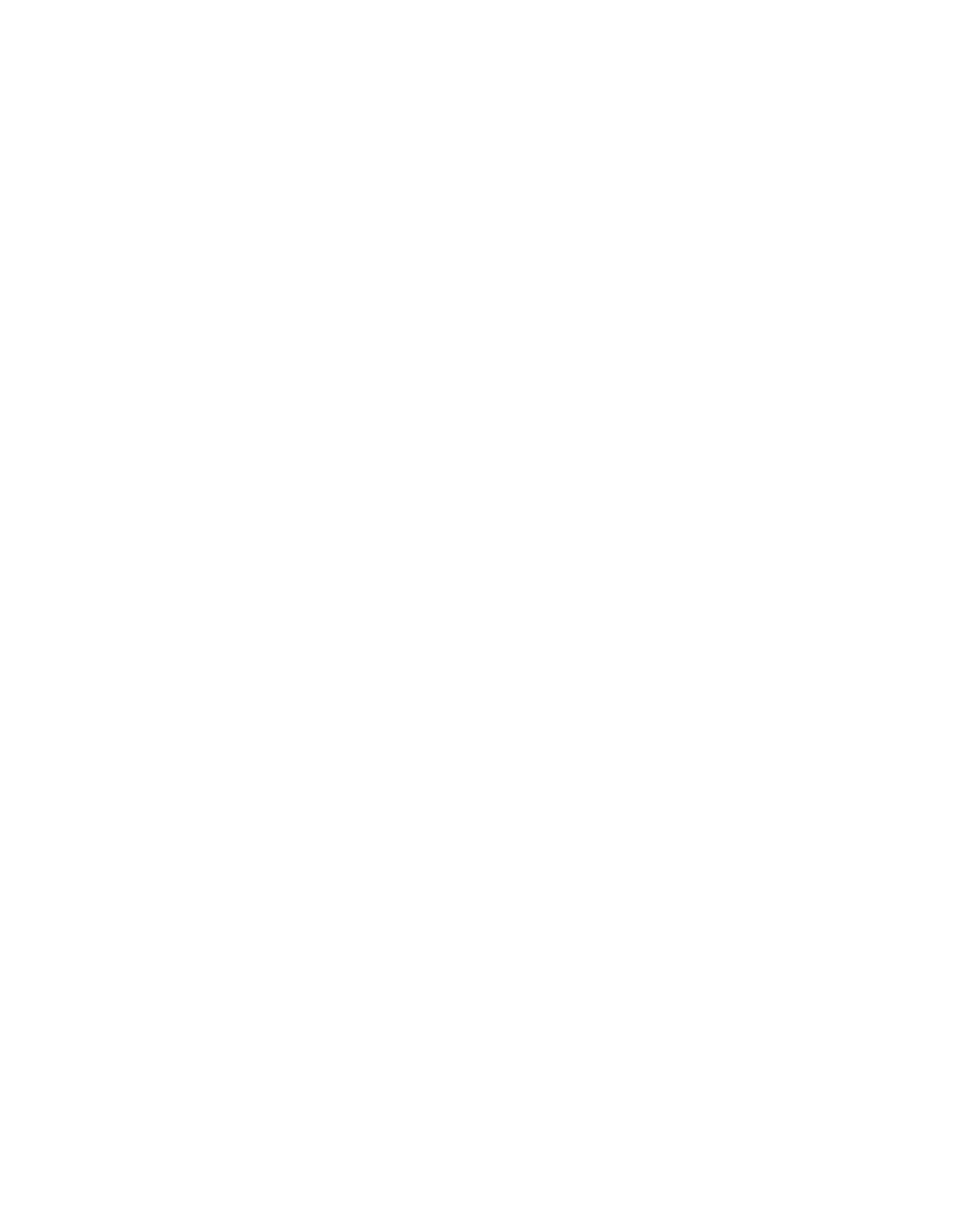#### **Part 1**

# **Dogs, Cats and Other Animals**

#### **§101. Determination of Nuisance.**

The Borough Council has determined that, when the peace, comfort and enjoyment associated with the usual and common benefits of residing in the Borough are disrupted, disturbed or adversely impacted as a result of any dog or cat or other animal, as hereinafter defined, frequently or habitually barking, howling, screeching, yelping, baying, running at large or in any other way or manner disrupting, disturbing or adversely impacting the peace, comfort or enjoyment of any person or resident of the community, such that a person or resident of this Borough has no other reasonable option but to close all windows of his/her residence, in contradiction to the desire of the person, in an effort to maintain some level of peace, comfort or enjoyment or when the peace, comfort or enjoyment is disrupted, disturbed or adversely impacted to the point that the normal pattern of living of the person or resident is compromised or such that the health, safety and welfare of the person or resident is endangered or the comfort, repose or health of person(s) is adversely impacted, it is hereby declared that such disruption, disturbance or adverse impact is an unreasonable interference with a right to the general public and therefore constitutes a nuisance.

(Ord. 716, 4/12/2006, §1)

### **§102. Definitions; Word Usage.**

1. For purposes of this Part, the following terms, phrases, words and their derivations shall have the meanings given herein:

 ANIMAL — includes any animal or bird maintained as a domestic pet, including but not limited to dogs, cats, rabbits, hamsters and birds. "Animal" shall also include chickens, goats, pigs or other animals when maintained upon a residential lot as an accessory use to the principal use of the lot for residential purposes. "Animal" shall not include livestock or poultry being raised upon a working farm(s) and shall not include horses which are the principal method of transportation for the occupants of a dwelling.

 ANIMAL OWNER — includes, regardless of whether any such animal is licensed or unlicensed:

- A. Every person having a right of proprietorship or ownership in an animal.
- B. Every person who keeps or harbors an animal or has it in his care or custody.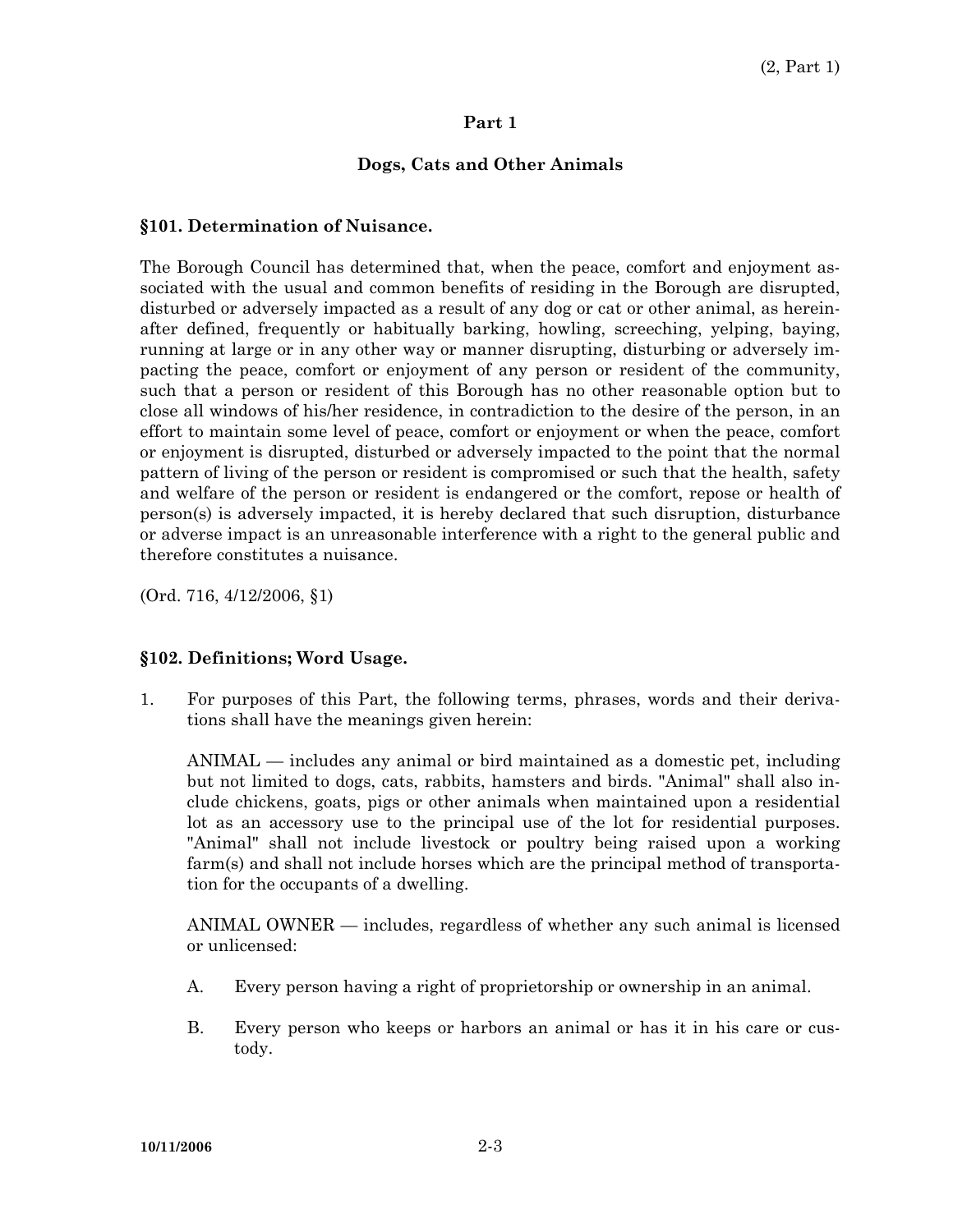- C. Every person who permits an animal to remain on or about any premises occupied by him.
- D. The parents of any child under 18 years of age who owns or has the control and custody of an animal.

 NUISANCE — the unreasonable, unwarrantable or unlawful use of public or private property which causes injury, damage, hurt, inconvenience, annoyance or discomfort to any person in the legitimate enjoyment of his reasonable rights of person or property.

 OWNER — a person owning, leasing, occupying or having charge of any premises within the Borough.

 PERMIT — to suffer, allow, consent or let; to give leave or license, to acquiesce by failure to prevent; or to expressly accept or agree to the doing of any act.

 PERSON — any natural person, firm, partnership, association, corporation, company or other legally recognized entity.

 RUNNING AT LARGE — being upon any public highway, street, alley, park or any other public land, or upon property of another person other than the owner, and not being accompanied by or under the control of the owner or any other person having custody of any dog, cat or similar animal.

2. When not inconsistent with the context, words used in the present tense include the future; words in the plural number include the singular number, and words in the singular number include the plural number; any personal pronoun shall be construed so as to mean either the masculine, feminine or neuter gender, as the context may require; and the word "shall" is always mandatory.

(Ord. 716, 4/12/2006, §2)

### **§103. Running at Large Prohibited.**

It shall be unlawful for the owner of any dog or cat to allow or permit such dog or cat to run at large in the Borough of Mohnton. It further shall be unlawful for an animal owner to fail to keep at all times such dog or cat or other animal either:

- A. Confined within the premises of the animal owner and maintained in a clean and sanitary condition at all times.
- B. Firmly secured by means of a collar and chain or other device so that it cannot stray beyond the premises on which it is secured.
- C. Under the reasonable control of some person or, when engaged in lawful hunting, exhibition or field training, accompanied by an owner or handler.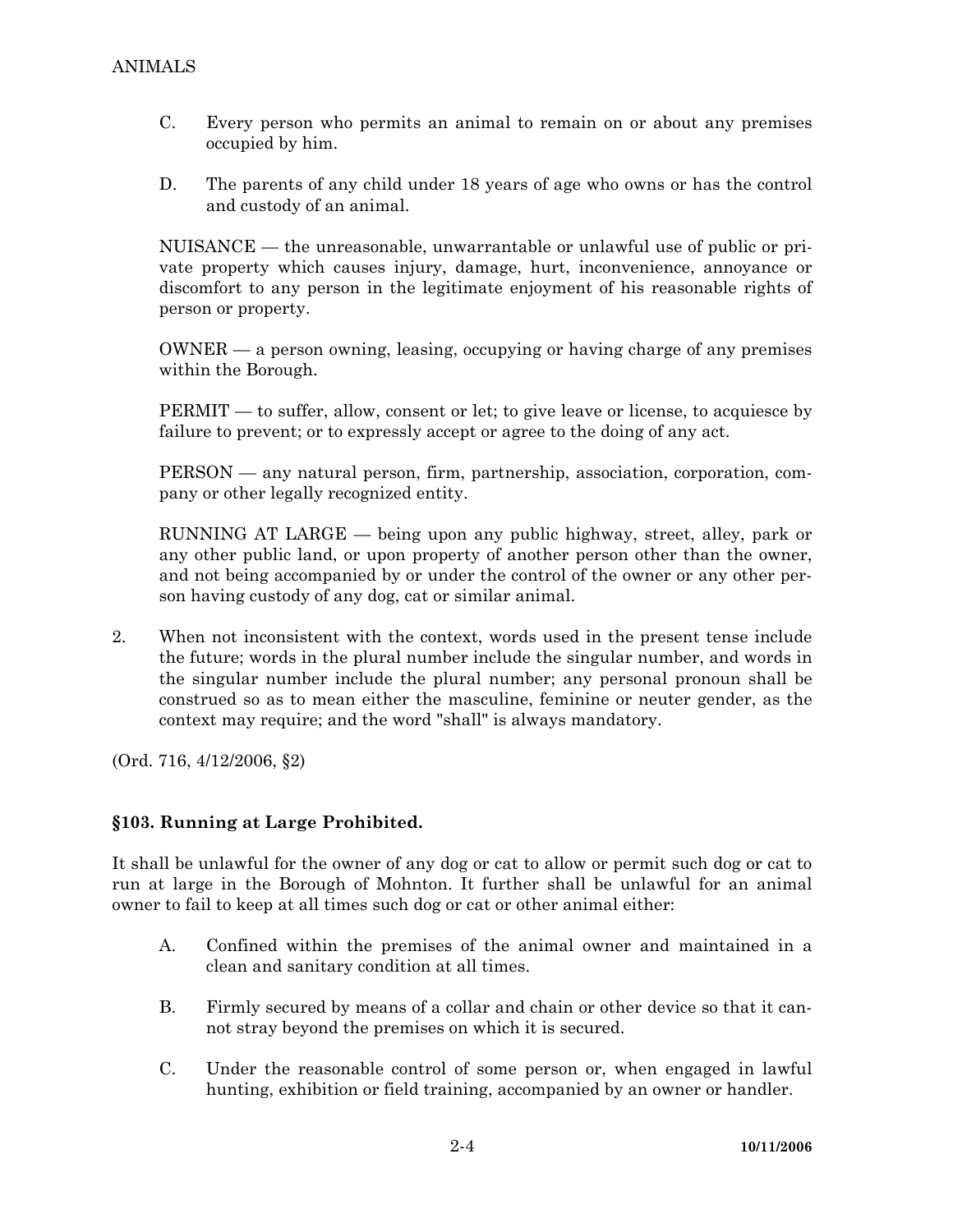(Ord. 716, 4/12/2006, §3)

# **§104. Duty to Secure Animal.**

It shall be the duty of all animal owners and the duty of the parent or guardian of any minor owner of any dog, cat or other animal to keep the dog, cat or other animal securely tied or penned in an enclosure in such a manner that the dog, cat or other animal cannot break loose and run at large over the streets, alleys or public grounds in the Borough or upon the property of anyone other than the animal owner or the property of another who has granted permission to the animal owner to allow the dog, cat or other animal upon such person's property.

(Ord. 716, 4/12/2006, §4)

# **§105. Duty to Control Animal.**

It shall be the duty of all animal owners, while traveling on the streets, alleys or public grounds in the Borough of Mohnton, to have the dog or other animal on a leash at all times and to prevent the dog, cat or other animal from entering upon the property of any person or persons in the Borough without the property owner's consent.

(Ord. 716, 4/12/2006, §5)

### **§106. Noise.**

- 1. It shall be unlawful for any person to harbor, care for, shelter or maintain any dog, dogs, cat or cats or other animal, except sounds made by livestock, which makes any noise, including but not limited to barking, yelping, howling or the making of any loud noise by an animal continuously and or incessantly for more than ten minutes or more or barking intermittently for one-half hour or more on any one occasion to the disturbance of any person at any time, regardless of whether the dog, cat or other animal is situated on private property, said noise constituting a nuisance.
- 2. It shall be the responsibility of the person(s) being offended to record the dates and times of the noise, along with the location of the offending animal and the type of offending animal. This record shall be signed and dated by the complainant and provided to the Police Department prior to issuing a notice of violation. Should it become necessary, the complainant shall appear at the District Justice hearing as a witness for the Borough.

(Ord. 716, 4/12/2006, §6)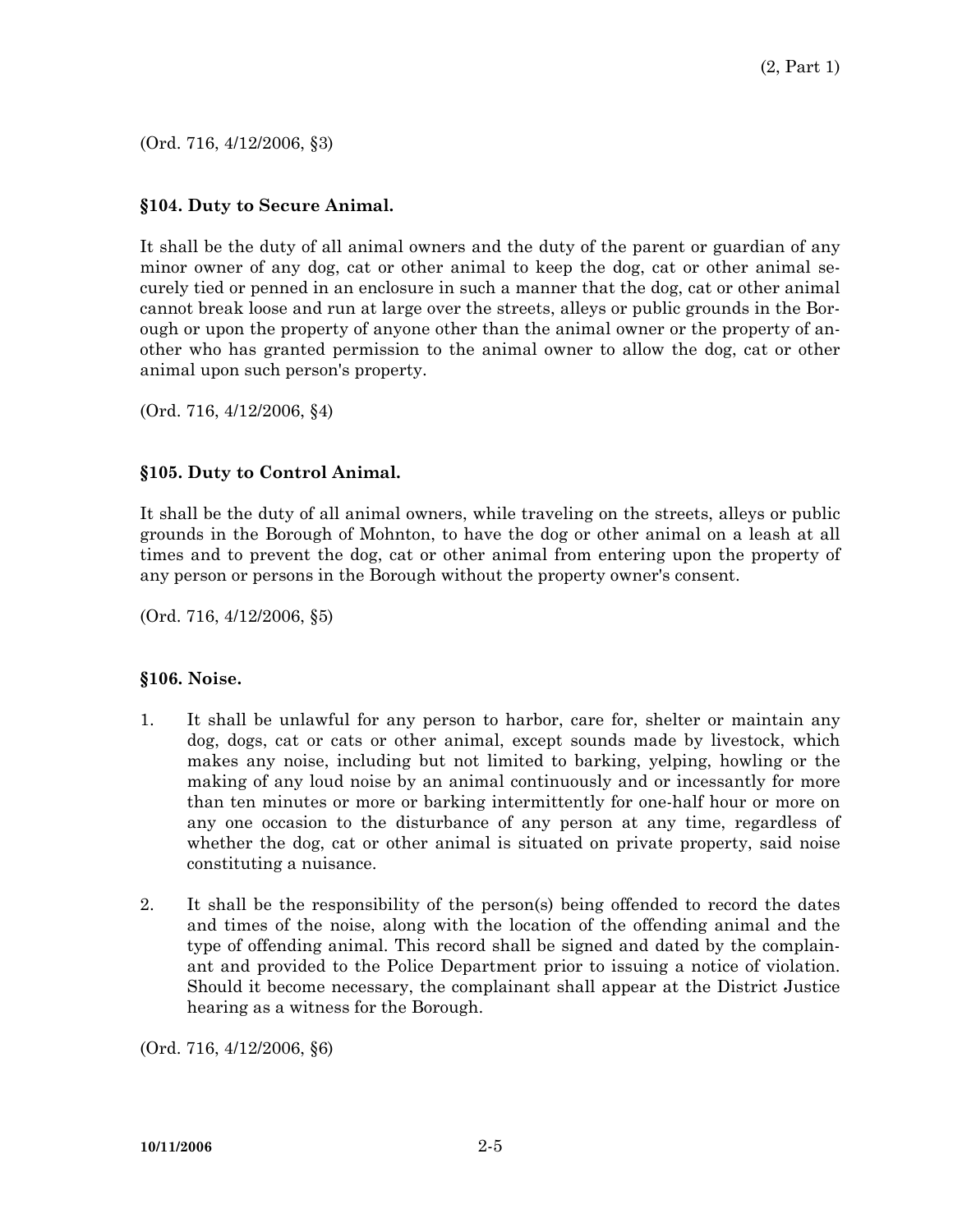# ANIMALS

#### **§107. Offensive Odors and Other Nuisances.**

It shall be unlawful for any person to permit any animal to soil, defile or defecate under circumstances or to a degree which will have the effect of creating noxious odors to the annoyance of others upon any common thoroughfare, sidewalk, passageway, bypass, play area, park or any place where people congregate or walk or upon public property whatsoever or upon any private property without the express permission of the owner or occupier of such property, unless such person shall immediately remove all feces deposited by said animal and dispose of the same upon his own property or by any other sanitary method. Furthermore, it shall be unlawful for any person to harbor, care for, shelter or maintain any breed of dog or cat or other animal in such a manner so as to disturb or unduly annoy the public through the dog's, cat's or other animal's smell, mischief or other harmful propensities. All pens or other areas in which dogs, cats or other animals are kept shall be maintained in a sanitary condition, free of offensive, obnoxious or foul odors.

(Ord. 716, 4/12/2006, §7)

#### **§108. Notice of Violation.**

- 1. Method of serving notice. Prior to the issuance of a citation for a violation of this Part, it shall be necessary to serve written notice upon the animal owner in one of the following ways:
	- A. By mailing a copy of the notice to the animal owner by certified mail, return receipt requested.
	- B. By personal delivery of the notice to the animal owner. The owner shall sign a copy of the notice to be retained by the Borough.
	- C. By handing a copy of the notice at the residence of the animal owner to an adult member of the family with which the owner resides; but if no adult member of the family is found, then to an adult person in charge of such residence. Said adult shall sign a copy of the notice to be retained by the Borough.
- 2. Contents of notice. The notice shall set forth:
	- A. The name and address of the animal owner, if known.
	- B. The nature and extent of the violation or offense.
	- C. The period of time over which the nuisance has occurred.
	- D. The identity of the person giving notice.
	- E. The date and time of the sending of the notice.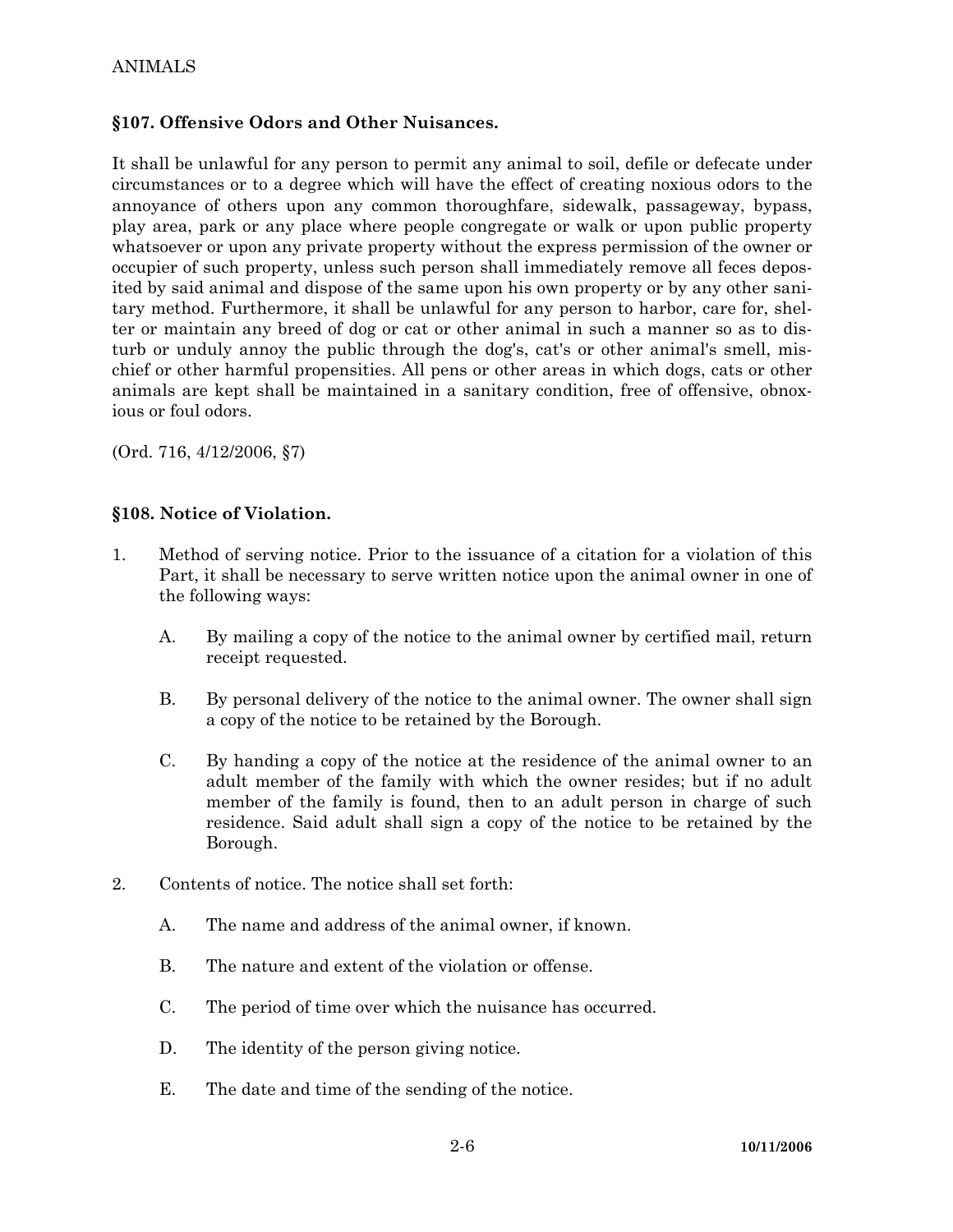- F. A statement to the effect that a complaint may be filed with the District Justice if the nuisance is not abated within 24 hours of the time the notice is given to the animal owner.
- 3. Duration of notice. Any notice given pursuant to this section shall be valid for a period of six months; within six months, no additional notice need be given prior to a complaint being filed with a District Justice.

(Ord. 716, 4/12/2006, §8)

# **§109. Violations and Penalties.**

- 1. Any person violating the provisions of this Part shall, upon conviction thereof, pursuant to the Pennsylvania Rules of Criminal Procedure, be sentenced to pay a fine of \$50 for the first offense and \$75 for each subsequent offense, plus all court costs, including reasonable attorney's fees incurred by the Borough of Mohnton, provided that such fine and costs shall be in addition to any other expenses for kennel charges.
- 2. No judgment shall be imposed until the date of the determination of a violation by the District Justice.

(Ord. 716, 4/12/2006, §9)

### **§110. Exemptions.**

The provisions of this Part shall not apply to a guide dog accompanying any blind person(s) or to a dog used to assist any other physically handicapped person(s).

(Ord. 716, 4/12/2006, §10)